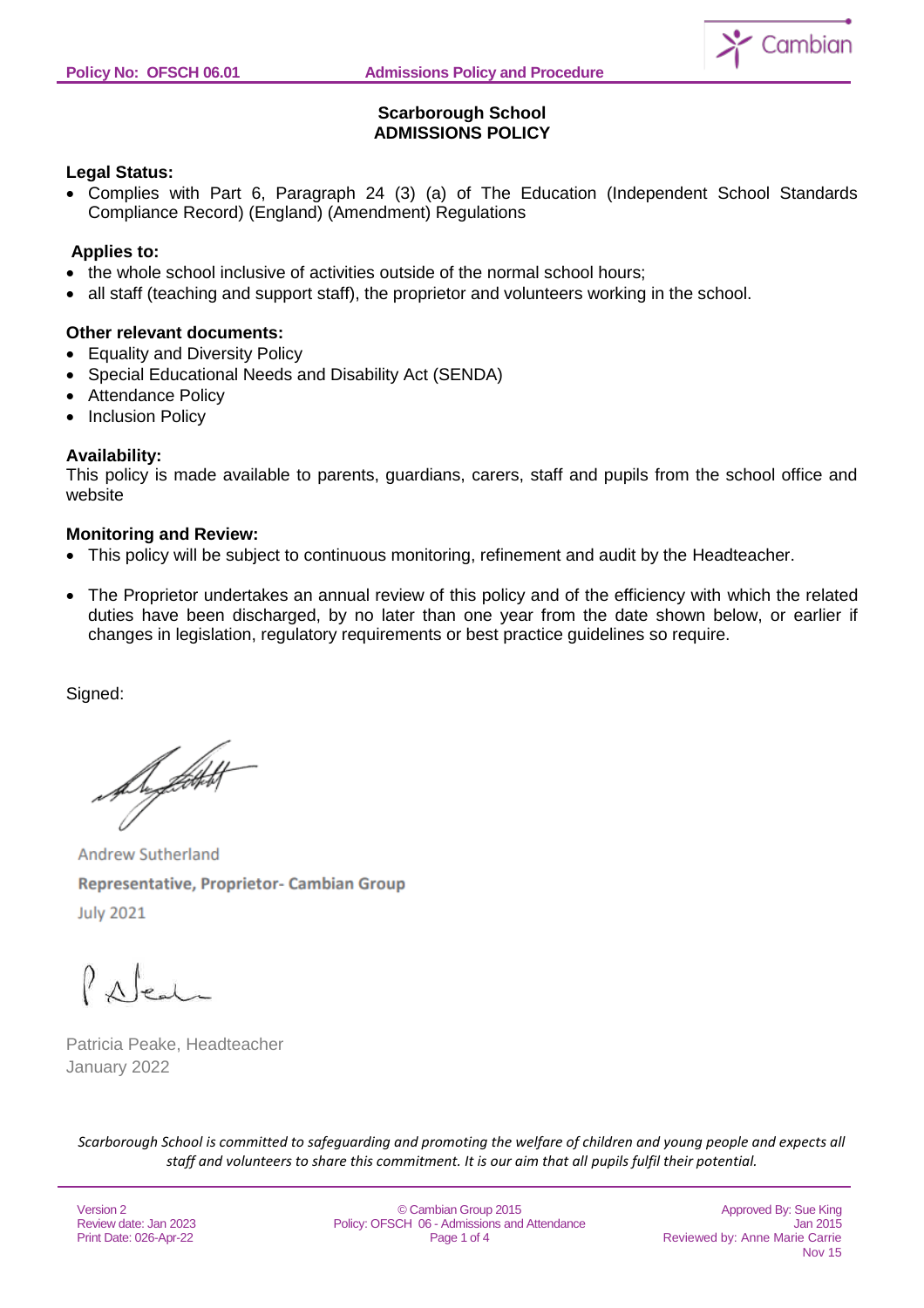

## **Admission Policy**

At Scarborough School we are registered to care for and educate children from the age of 8 years to 18 years covering Key Stages 2-5. No child is refused entry on the grounds of race, ethnicity, gender, religion or sexual orientation. We require confirmation of the date of birth of a child.

#### **Pupil Profile**

Our school provides for those with emotional and social difficulties (ESD), as well as other needs or diagnoses, including mental health, ADHD, ADD, and other difficulties. Most of our children are referred to us and funded through the local authorities. Our age range may vary depending on specific cases; however most of our pupils will range between 8-18 years of age. Some of our children will have a Statement of Special Educational Needs or an Education Health Care Plan. Others may be undergoing assessment. Pupils enter our school via two routes, internal which are via our own care homes or external which are from Local Authorities

#### **Internal – placement from a Cambian Children's Home**

Integral to the placement of a child in a Cambian Children's home is the provision of education. It is incumbent on us to ensure that the educational placement in being fit for purpose is bespoke to the needs of the child. The decision for a child to attend our school is as an outcome of a multi-disciplinary agreement whereby a transition plan is agreed. Fundamental to this process is the quality of communication from the time when the Commissioning Manager makes the initial contact with the care and education colleagues' right through to the child being admitted on to the school roll. High quality communication and transparency between the school and the children's home is essential to this process.

#### **External – a referral is received from the Local Authority**

In line with the Special Education Needs Code of Practice a multi-disciplinary decision is reached whereby the child with parents and/or guardians and/or carers visits the school. If is it agreed that the school is, in principle, the most appropriate educational setting for the child then a transition plan is implemented. Parents or guardians/carers will also be asked to provide the school with any further information which they feel will enable us to provide their child with the best possible education. If agreed a place will be offered based on availability and in accordance with the *Code of Practice for Schools, Disability Discrimination Act 1995 Part 4* and Schedule 10 of the Equality Act 2010. For more details please see the *Prospectus* and/or *websit*e.

#### **Special Educational Needs**

Where a child who has an EHCP joins our school, we will always consult with parents/guardians/carers and, where appropriate, the Local Authority to ensure that the required curriculum is provided for as set out in either the *Statement* or the *Education, Health and Care Plan* (EHCP) including the full National Curriculum if this is specified. We will also co-operate with the Local Authority to ensure that relevant reviews, including the annual review, are carried out as required by regulation and best practice. The school will make reasonable adjustments to meet the needs of children with a statement of special educational needs. Any additional services that are needed to meet the requirements of the Statement or additional services such as dyslexic tuition will be subject to charge. This will be either directly to the parents/guardians/carers, or the Local Authority if they are responsible for the fees and our school is named in Part 4 of *The Statement* or the relevant section of the EHCP. Our school has a policy and procedures for children with *Special Educational Needs and Disabilities* (SEND) in line with the *SEN Code of Practice* (July 2014)

### **English as an Additional Language**

Our school will make provision for children who have English as an additional language, (EAL) in the assessment procedure. We do not regard children as having a 'learning difficulty' solely because the 'language or medium of communication of the home is different from the language in which he or she is

*Scarborough School is committed to safeguarding and promoting the welfare of children and young people and expects all staff and volunteers to share this commitment. It is our aim that all pupils fulfil their potential.*

| Version 2                                       | © Cambian Group 2015<br>Policy: OFSCH 06 - Admissions and Attendance |  |
|-------------------------------------------------|----------------------------------------------------------------------|--|
| Review date: Jan 2023<br>Print Date: 026-Apr-22 | Page 2 of 4                                                          |  |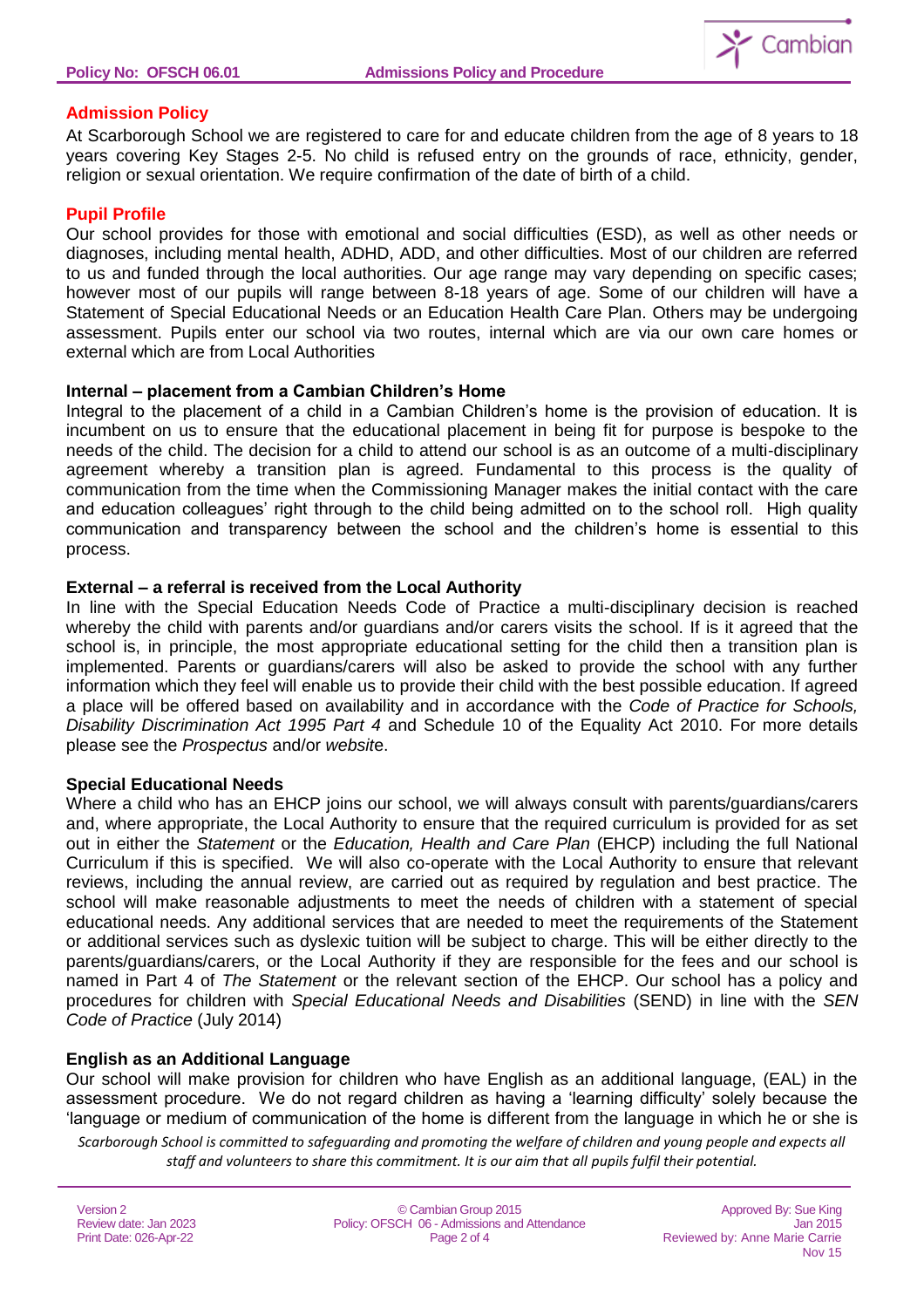

Nov 15

or will be taught' (Education Act 1996, Section 312(1), (2) and (3). However, pupils for whom English is an additional language (EAL) will be provided with appropriate support provided they meet our School Academic criteria. They will be assessed to gauge the support that may be needed in order to ensure equal access to the curriculum along with all other aspects of life at our school. Our school has a policy and procedures for students requiring *English as an Additional Language* (EAL).

## **Proprietor**

The proprietor of the school is Farouq Sheikh, Chair of the CareTech Board. The representative of the Proprietor of the school, whose address for correspondence during both term times and holidays, is: Andrew Sutherland, Managing Director Education, Metropolitan House, 3 Darkes Lane, Potters Bar, Hertfordshire EN6 1AG. The telephone number on which the representative of the proprietor may be contacted is **07701314378**.

The Cambian Group website can be found as follows: [https://www.cambiangroup.com](https://www.cambiangroup.com/) and provides alternative contact information for all enquiries including admissions.

## **Admissions Policy Appendix**

It should be recognised that the young person may be ambivalent at best about the school and that because of this they may well not take in all the information given – to this end, further information will need to be offered at a later date. Young people may be referred to Cambian Group at any time during the academic year in one of two ways:-

- Via Cambian Group
- Via a local authority

As much information as possible will be sought at the point of referral to inform assessment as to whether the referral is appropriate and as to whether the school is able to meet the needs of the young person. Information sought should include:

- young person's name;
- age and date of birth;
- gender;
- ethnic background, cultural needs, religious needs/persuasion;
- health needs & history;
- educational history, needs, current provision, support received & required including whether there is a statement of special educational needs proposed educational plan;
- risk issues, level of supervision required, establish if any history of self-harm/suicide, history of volatile and aggressive behaviour, child protection issues, risks presented by third parties;
- expectations and requirements sought by the placing authority to need the young person's needs;
- the name, address and telephone number of the young person's case accountable social worker (if applicable);
- the young person's legal status;
- the young person's and their family's social history:
- any special issues e.g., restriction of contact, child protection and
- criminal history (if any) and whether any existing criminal proceeding are outstanding.

The information provided will assist the Headteacher in his/her assessment as to whether a school placement is viable and appropriate. The Headteacher will consider whether the school has sufficient staffing in terms of number and experience to manage such admission both in terms of the individual young person's needs and respect of the potential impact that the admission may have on existing group dynamics. Should a referral be accepted for admission, the school will notify the company's finance department as soon as practically possible in order that the appropriate contract arrangements can be administered with the relevant placing authority. Measures of control, discipline & restraint and the

*Scarborough School is committed to safeguarding and promoting the welfare of children and young people and expects all staff and volunteers to share this commitment. It is our aim that all pupils fulfil their potential.*

| Version 2              | © Cambian Group 2015                         | Approved By: Sue King          |
|------------------------|----------------------------------------------|--------------------------------|
| Review date: Jan 2023  | Policy: OFSCH 06 - Admissions and Attendance | Jan 2015                       |
| Print Date: 026-Apr-22 | Page 3 of 4                                  | Reviewed by: Anne Marie Carrie |
|                        |                                              | Nov 15                         |